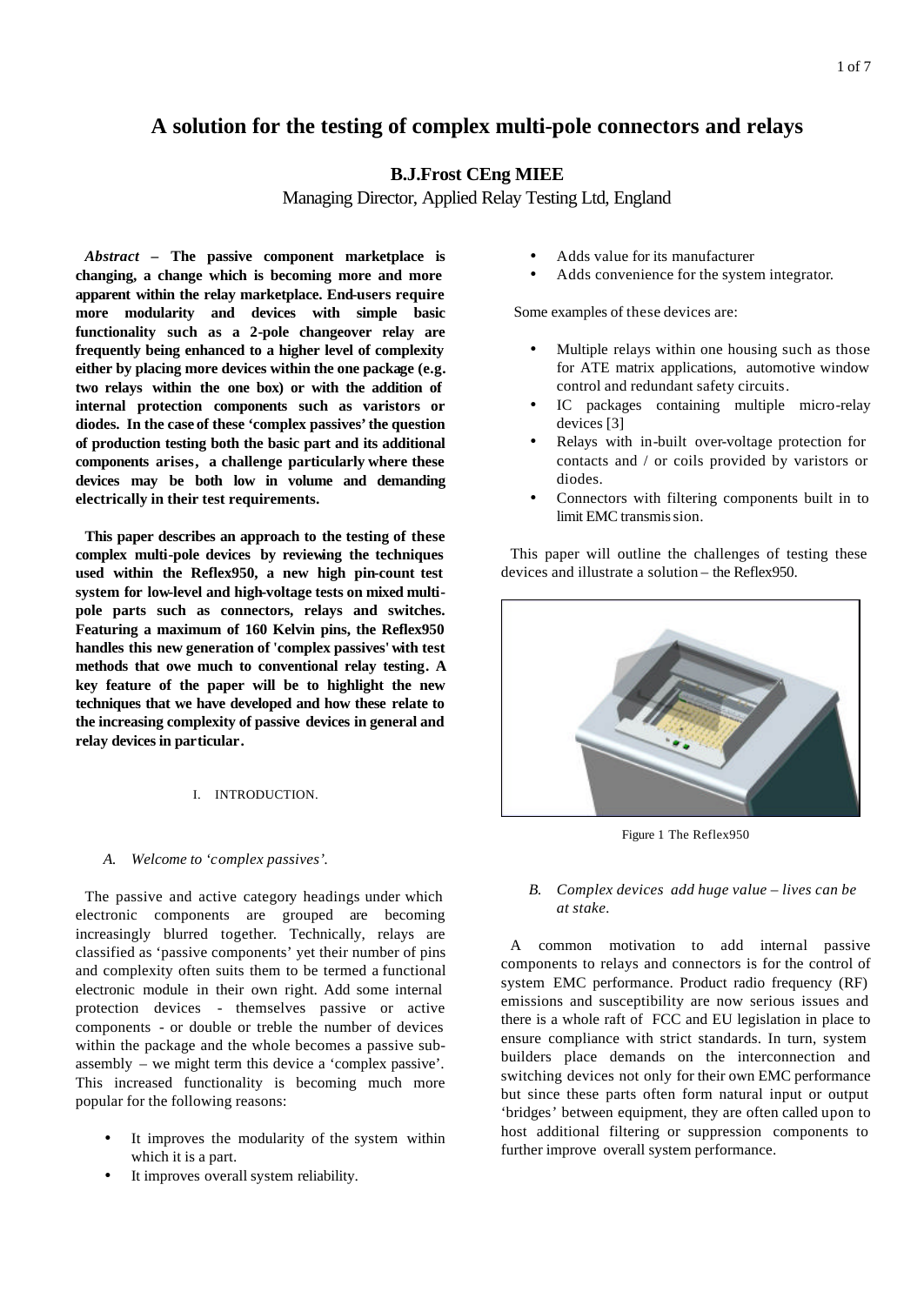Electronic equipment often contains many interconnection routes joining modules and circuit cards with relays, connectors, cable assemblies. These paths frequently act as antennae for the unwanted emission and susceptibility of the product to RF energy - a car electric window might move sporadically as the driver operates his mobile telephone for example. To counter this, relay and connector manufacturers have developed variants which incorporate filter components actually inside the device body. The benefit of these is that the system manufacturer can fit either a filtered or non-filtered version of the same device depending on results from measurements made upon the product, perhaps instead of incorporating spacehungry suppression components on a circuit card. In the case of a filtered connector for example, its filtering action is especially efficient due to the location and compact size of the filter components. With the massive rise in the use of RF equipment there is now a large added-value market in these filtered devices.

There are a number of horror stories involving the impact of unwanted voltages or currents on electrical apparatus but one of the more recent was the TWA flight 800 disaster in 1996 where probable cause is believed to be that of a fuel tank explosion which resulted in the total loss of the aircraft and all 230 lives [1]. The cause of the explosion cannot be accurately determined, but safety programs implemented following on from analysis of the crash have focussed on inserting voltage and current protection devices actually within existing cable harnesses running to the fuel tanks of all Boeing 747's in service. This protection includes series fuses and parallel over-voltage suppressors actually within connectors and compatible modules so that retrofitting can be easily performed. Several manufacturers such as Goodrich [2] now provide such components.

All complex passives should be tested for as many electrical parameters as possible to ensure that they are performing to their published specification. As the complexity of the device rises a little – for example by adding just a single suppression component to a switch the effort of electrical testing rises significantly, since the device is now non-standard and there are probably more test routes and failure modes to cover. In the case of a filter application it is not easy to routinely measure the filter characteristics at R.F frequencies so production testing must concentrate on measuring the low-frequency parameters of each device pin such as contact resistance, breakdown voltage, leakage current (insulation resistance) and capacitance. Although the measurements are mostly those same fundamental parameters already measured by general relay or connector test equipment the challenge is to create an economical item of test equipment for working with these highly customised devices and yet which is universal enough to be applied quickly and conveniently to any similar test application.

#### II. MEETING THE TEST CHALLENGE.

#### *A. Our test requirements.*

To test a device with unknown internal functionality and a large number of pins requires significant flexibility. We need a test system that provides:

- Configurable electrical test resources for the measurement of the fundamental device parameters, e.g. resistance, capacitance, HIPOT (breakdown) and insulation resistance.
- A flexible mechanical and electrical route between the test resources and the pins of the device.

Traditionally these goals are met either with a high-cost formal semiconductor test system or with an in-house GPIB 'rack-and-stack' solution. Unfortunately the former is usually expensive and the latter often lacks reliability and throughput for production use. ART's Reflex950 was designed to bridge the gap between these two extremes, and recognizes that the capability required within a semiconductor test system is often not needed in testing these complex passives.

#### *B. Connecting device to tester – fixturing is vital.*

Fixturing is of vital importance when testing small batches of complex devices since the costs of ad hoc solutions for connecting between a test system and device can often exceed the test system itself many times over. The Reflex950 is based on the popular 'bed-of-nails' solution, a technique already proven for relay testing by ART in our RT900 high-voltage test system. The principle is shown topographically in Fig 2.



Figure 2 Test system fixturing to device - topographical example.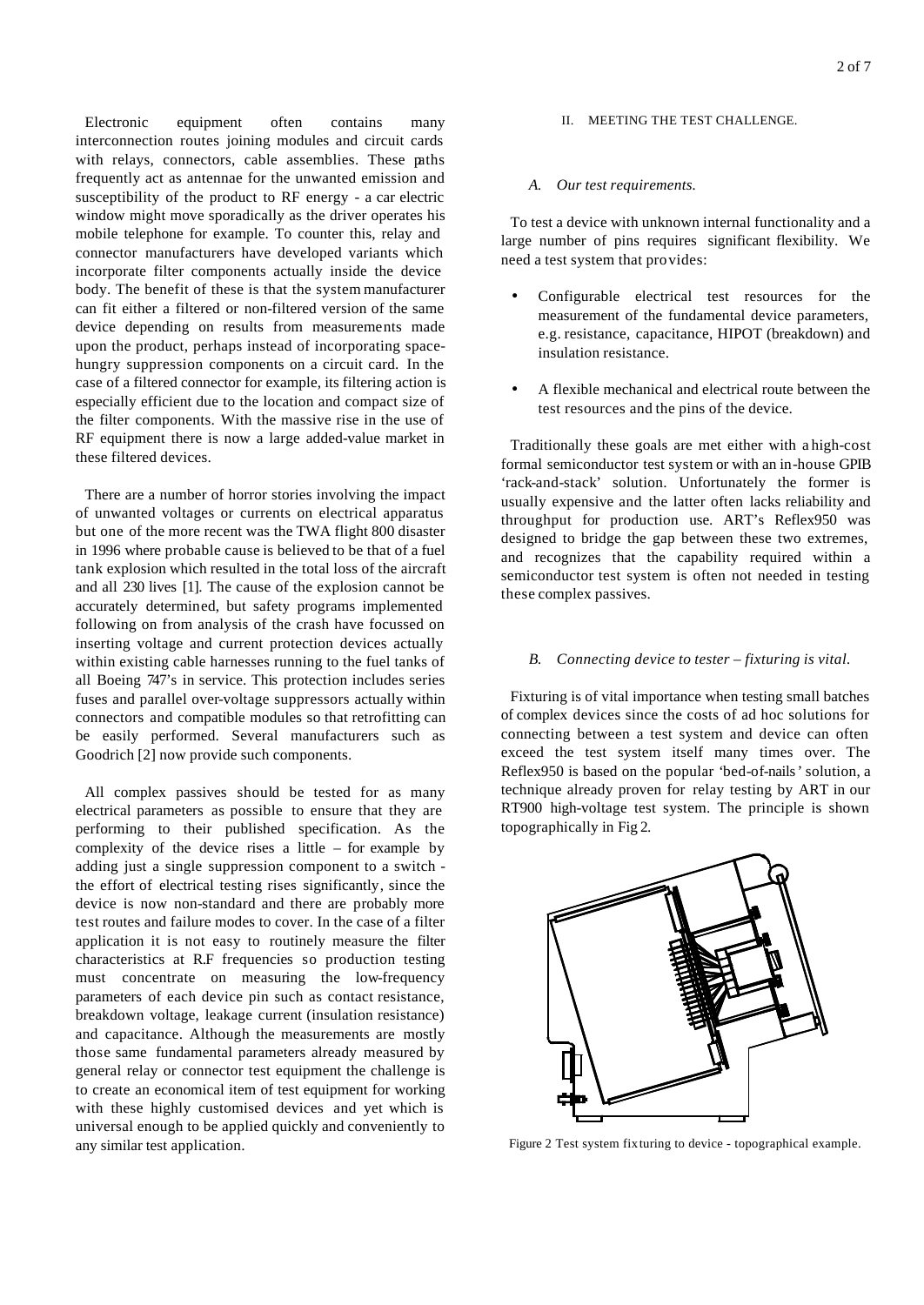This shows how the test electronics is mapped mechanically on to the device under test using an interchangeable test adaptor which plugs into the test system, mating with fixed test system probes to provide the physical interconnection for a specific device. An electrical matrix further permits devices with the same physical footprint but varying electrical connections to employ the same adaptor module. A typical plug-in module is shown in Fig 3.



Figure 3 – A device fixture insert for connectors.

This solution not only provides an excellent mapping solution for custom wiring various devices through to the tester, but its construction ensures a very low leakage environment coupled with an inherently high breakdown voltage, avoiding the need to employ expensive H.V. connectors. Fig 4 shows the detail of the matrix card pins that mate with pads that in turn are let in to the base of the adaptor module. In use, the adaptor module is installed by an operator and pulled down by a few millimetres into its operating position by pneumatic action just prior to testing a batch of devices.



Figure 4 – The matrix card pins mating with the base of the adaptor module.

The typical electrical performance of this mechanical solution is in the region of  $10^{13}$  ohms for a path from device through to the tester – several orders of magnitude greater than the typical  $10^9$ - $10^{10}$  ohm specification usually specified for the device under test.

## *C. Configurable resources are dictated by the device.*

When designing a general-purpose tester for 'complex passives' its impossible to know in advance which parameters will need to be tested. If it's a relay, we can guess that contact resistance, coil resistance and timing will feature prominently, but add some suppression components and we must now test for standoff voltage and confirm a breakdown characteristic. Leakage current may also need to be tested. To achieve this, we need some standard resources – a configurable V-I power supply and some custom capability that can be provided by an internal GPIB bus. Note that it is important to be careful with use of the GPIB bus, it's popular and well-supported but it's not very fast and can be unreliable in production environments.

A block diagram of the Reflex950 is shown in Fig 5. The matrix architecture is based on our existing RT901 5kV, 22 pin high-voltage relay test system [4] but with extensive additions to fixturing support and parametric measurement.



Figure 5 – Reflex950 block diagram.

Configurable 4-quadrant AC and DC power supplies are combined with low-level LCR measurements using a fully Kelvin 160-pin matrix to map to the device pins. Direct control of the matrix and power supply hardware is provided together with a GPIB bus for the LCR meter and any additional instruments. An abbreviated specification of the filter connector test system variant is shown in Table 1

| <b>Parameter</b> | <b>Value</b>     |
|------------------|------------------|
| Test voltage     | $+/- 2100V$      |
| Capacitance      | $1pF - 6uF$      |
| DE               | $0 - 0.1$        |
| Resistance       | $0.1$ mR $-1$ MR |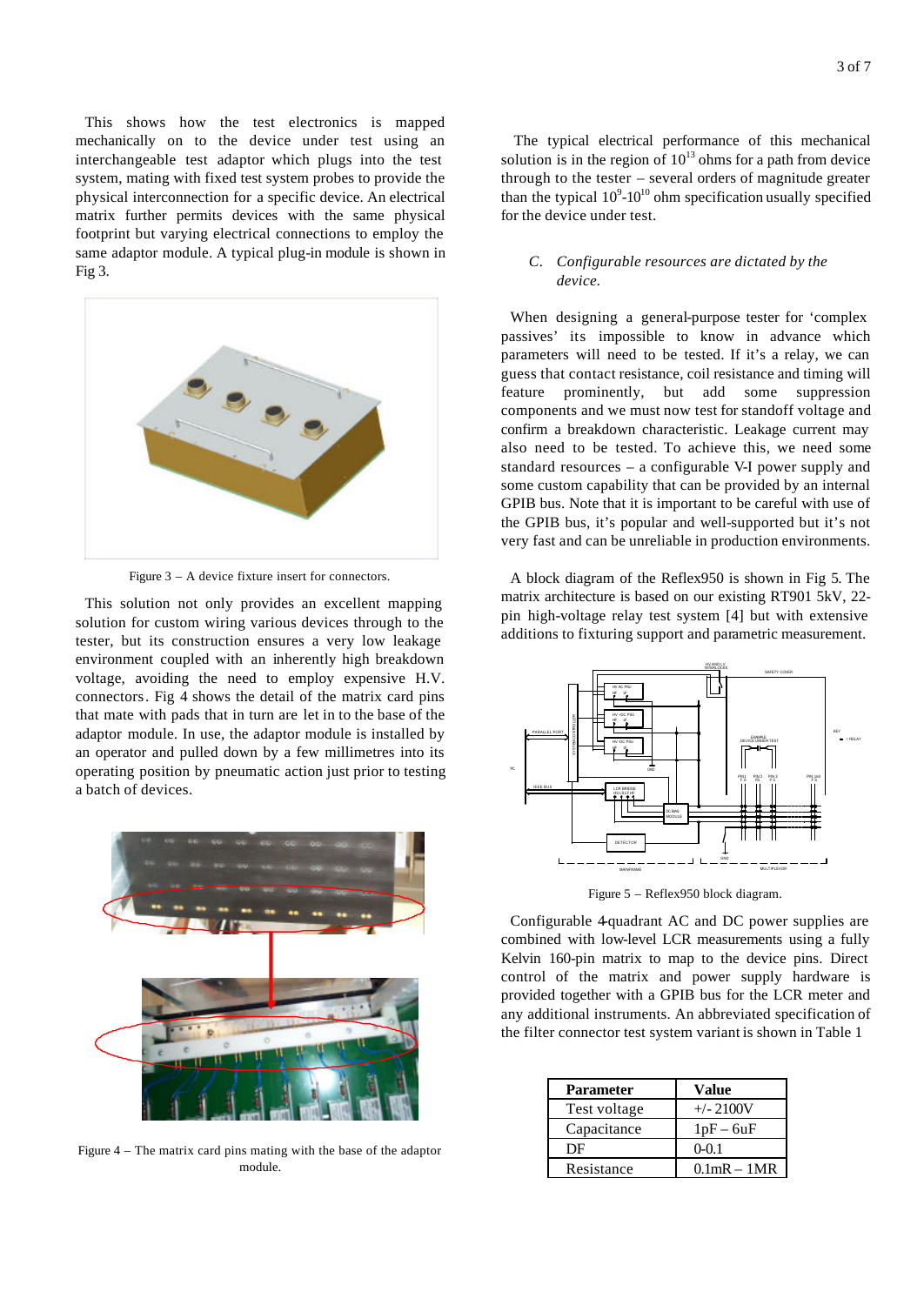| Kelvin      | 160 |
|-------------|-----|
| connections |     |

Table 1 – Reflex950 specification – connector test version.

#### III. AN EXAMPLE REFLEX950 TEST CHALLENGE – TESTING FILTERED CONNECTORS.

# *A. Test requirements of a filtered connector.*

To put these test challenges in perspective, we will look at an actual test implementation, that of testing filtered connectors. A filtered connector is a standard connector but with the addition of internal passive components to form a traditional T' or 'Pi' filter on one or more pins between one side of the connector and the other. (Fig 6).



Figure 6 'Pi' and 'T' filters

The result is that low-frequency signals or simple power supply voltages pass through the connector as intended, but higher frequencies such as unwanted EMC radiation are attenuated. Since cable harnesses often perform as extremely efficient antennas, the use of filtered connectors has dramatically increased with the rise in product EMC performance legislation.

An example of the physical construction of a filtered connector is shown diagrammatically in Fig 7.



Figure 7 – Filtered connector construction.

Connector pins pass through the connector body but have a ferrite bead passed over them in the centre of the body. On either side of the ferrite bead is a planar capacitor array which can either a PCB with surface mount capacitors or a monolithic multilayer array 'biscuit'. Examples of these are shown in Fig 8



Figure 8 – Planar capacitor arrays.

In addition to these L-C filter components there are often additional varistor or diode components which provide transient over-voltage limiting and practical connectors often have 'straight through' pins that omit filtering if electrical reasons require it.

Standard (un-filtered) connectors require the following basic electrical tests:

- HIPOT (high-voltage breakdown testing).
- Insulation resistance (leakage current).
- Contact resistance.

Filtered connectors add to these basic tests with the following additional electrical tests:

- Pin capacitance ( to monitor the capacitance array).
- Standoff voltage of transient protection components.
- Breakdown voltage of transient protection components.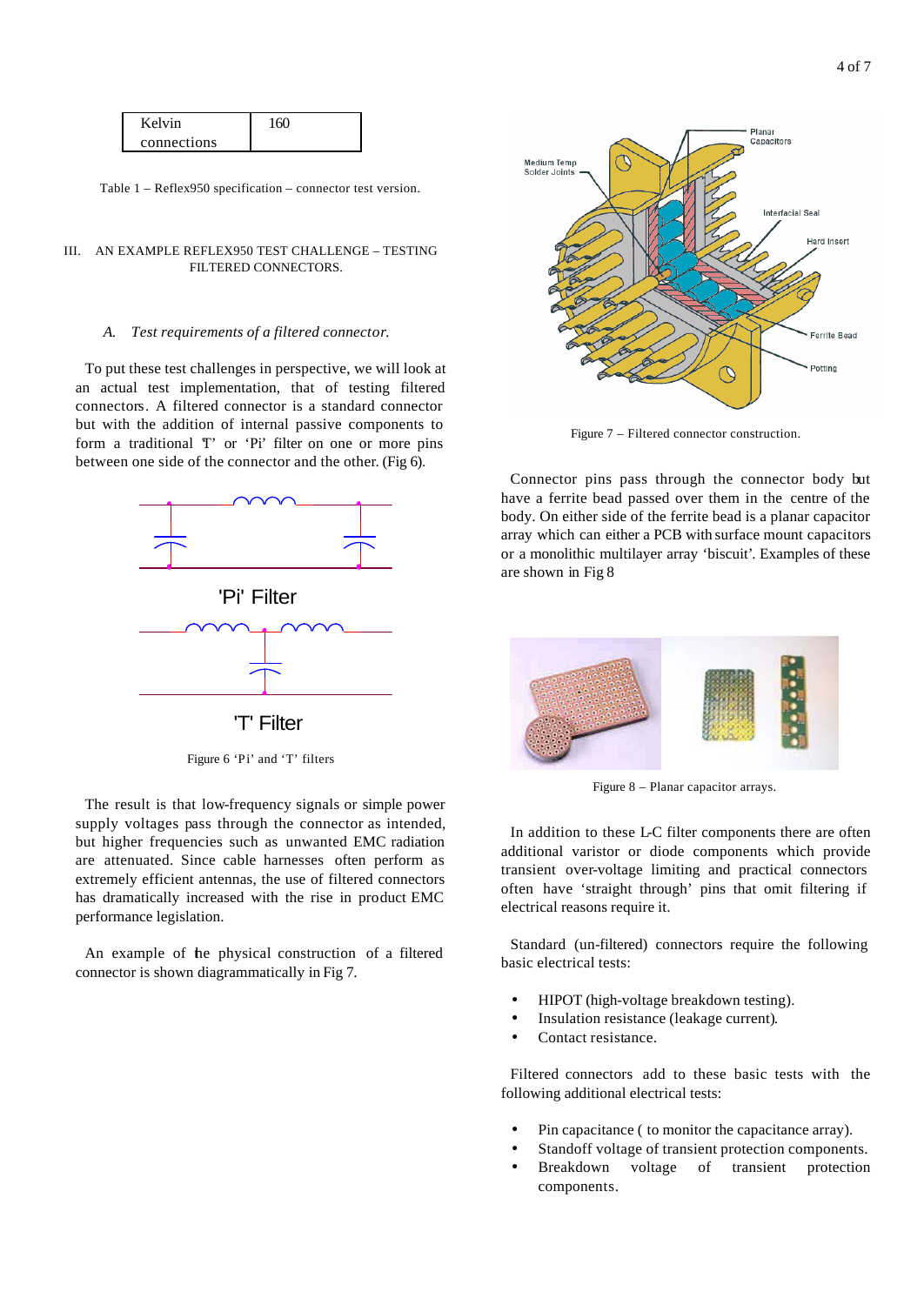It is interesting to note that other than the absence of a coil motor, the requirements for connector testing are similar in many ways to those of relays and switches but with a significantly larger number of device pin connections.

# *B. Applying the Reflex950 to filtered connector testing.*

The features of the Reflex950 can be harnessed to test filtered connectors as follows:

- The flexible fixturing modules permit a wide range of connector types to be interchanged quickly, whilst the mounting of the modules actually on the tester electronics keeps stray capacitance to a very low level.
- A wide range of software test types permits the user to design test programs either for fast operator-based production applications or for detailed engineering device analysis.

The Reflex950 provides extensive support for programmable fixturing. Not only are the resources programmable to any desired tester pin, but the device under test can have its pins numbered or named to suit the test application with these names available to be utilised within the test application programming. This 'mapping' is stored with the test program and recalled transparently to the user yet can be editing easily by engineering staff. Each map file contains not only a list of the tester pins and their connection to the device, but an actual layout of the device pins, permitting on-screen pictures of the device footprint and any failing pins as shown in Fig 9.



Figure 9 – Flexible device pin mapping on to tester pins.

Within the detail of the test program, device pin groups are frequently repeated. At the lowest level within the test program these pin groups are simple text strings or ranges such as D0..7, A1 etc, but with its knowledge of the physical positions of each device pin, the Reflex950 provides graphical user entry of selected pins on a device footprint wherever pin group entry is required. (Fig 10).



Figure 10 – Graphical device pin selection using a device footprint.

#### *C. Measuring pin capacitance at working voltage.*

For filtered connectors, capacitance measurement is a key parameter because it is directly related to the filtering ability of the connector. It should be measured precisely, both to ensure the filter quality and to compare actual performance with expected performance, further ensuring that there are no manufacturing defects. In addition to this requirement for accurate capacitance measurement there is a further complication whilst measuring capacitance. Under actual operating conditions a filtered device pin will (probably) have an operating voltage upon it (it may be a supply rail delivering power from a power supply for example) and will be simultaneously performing a filtering task by means of its exhibited capacitance. As a result, the 'Holy Grail' for filtered connector manufacturers is to be able to measure the capacitance of the connector pin actually at a nominated DC or AC voltage. This measurement is more important than one would first imagine because of the voltage versus capacitance characteristic of ceramic capacitors which can cause capacitance to drop to around 20% of its original value when a working voltage is applied (Yes – down to a FIFTH of the original, stated value!). To measure capacitance at this working voltage is very difficult if one is simply applying a commercial LCR meter to the capacitor measurement since such meters are limited to a few tens of volts of 'bias voltage'. To circumvent this limitation the Reflex950 includes a novel bias unit which conditions the device connections of a commercial LCR meter such that the device measurement is combined with up to +/-2kV of AC or DC voltage, permitting full capacitance and dissipation factor measurements to be made at any desired bias or polarising voltage. Fig 11 shows the block diagram of this technique.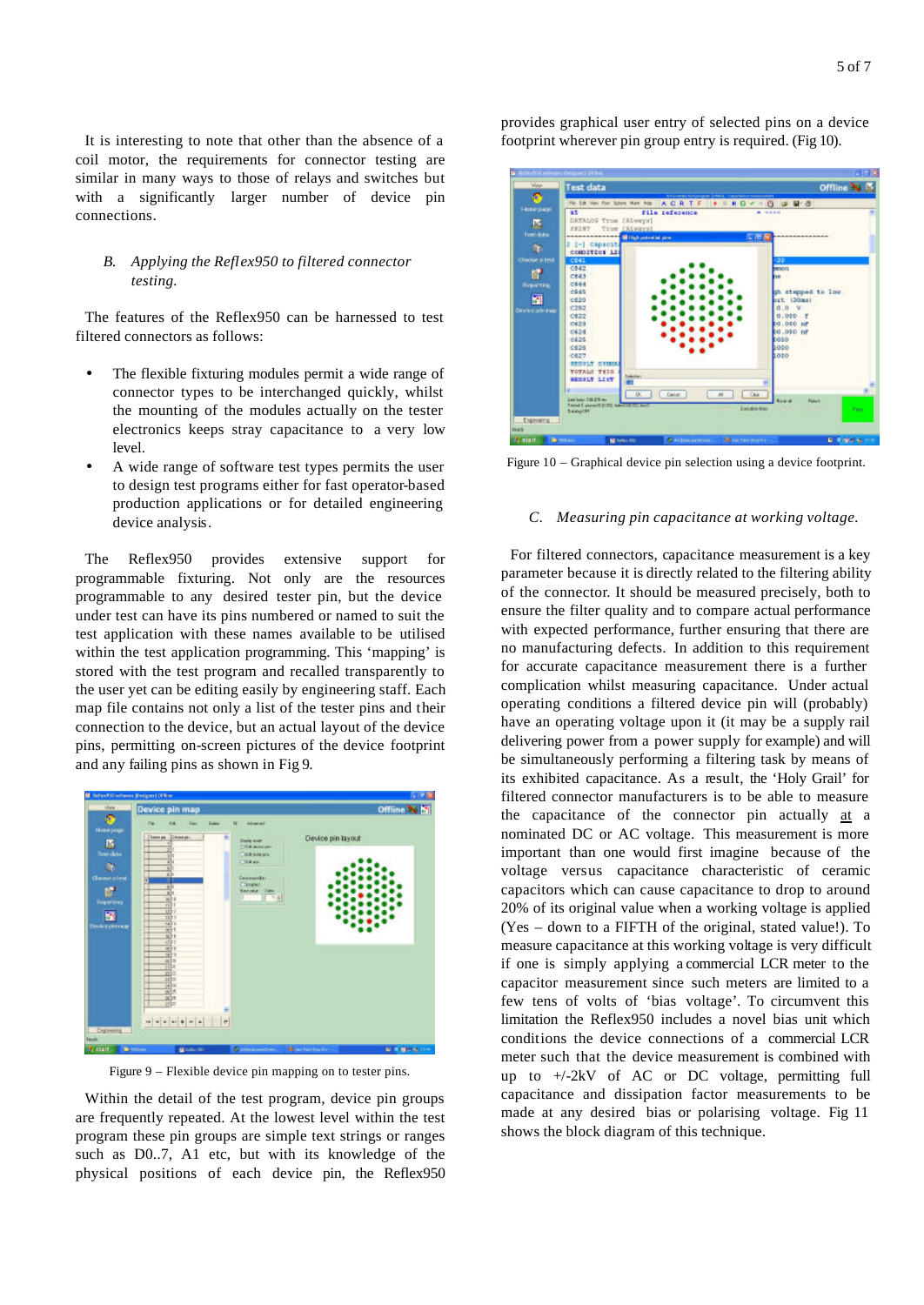

Figure 11 – Measuring capacitance at working voltage.

With this facility, the filtering ability of a connector can be 100% tested in production instead of relying on sample testing for this characteristic.

## *D. Coping with data from a large number of potential measurement paths.*

Complex passives are also quite unpredictable for the exact measurement paths that will be required to be tested, let alone the measurement parameters themselves. For example, HIPOT measurements are usually performed simply between nominated single pins and a common (a connector shell for example). During engineering investigations however, many more measurement paths may be specified either to improve test coverage or to further analyse a known failure into an exact failure path. (The worst-case scenario for data generation is a full pin-toevery-other-pin test). The Reflex950 copes with this path variation by decoupling the path measurement results from the test program using results logged to disk in the background but with this data presented visually in the foreground (Fig 12).



Figure 12 – Visual histograms for presenting data.

## *E. Providing a general-purpose 'Complex passives' test system.*

The Reflex950 aims to be at home testing a range of passive devices such as relays, connectors and switches. To this end, the test types reflect the tests required on these parts. The test programmer uses ART's standard programming environment, often employing existing relay test programs, for example those that may already exist by working with one our relay test systems such as the RT290 or Reflex20. In this sense, the Reflex950 can also be considered as a more flexible, lower-voltage alternative to our 5kV, 22-pin test system RT901. Alternatively if a test program is required to be written from scratch, simple wizard entry is provided. Figure 13 shows an example of an operate & release voltage test construction when the system is used in relay test mode.



Figure 13 – Operate & release voltage 'wizard' entry when constructing a relay test program.

## IV. CONCLUSION

This paper has introduced a general-purpose test system for the testing of 'complex passives' – devices such as relays, switches or connectors with in-built additional components. It has been shown that whilst the test requirements of such devices are quite stringent, a commercial system such as our Reflex950 can be applied as a turnkey solution without resorting to the high cost of a full semiconductor test system or having to create an inhouse solution.

#### V. ACKNOWLEDGEMENT.

Applied Relay Testing Ltd would like to thank the staff of a number of passive device manufacturing companies and users for their valuable help and constructive comments, in particular Syfer Technology (Norwich UK) and Deutsch Connectors Ltd (UK).